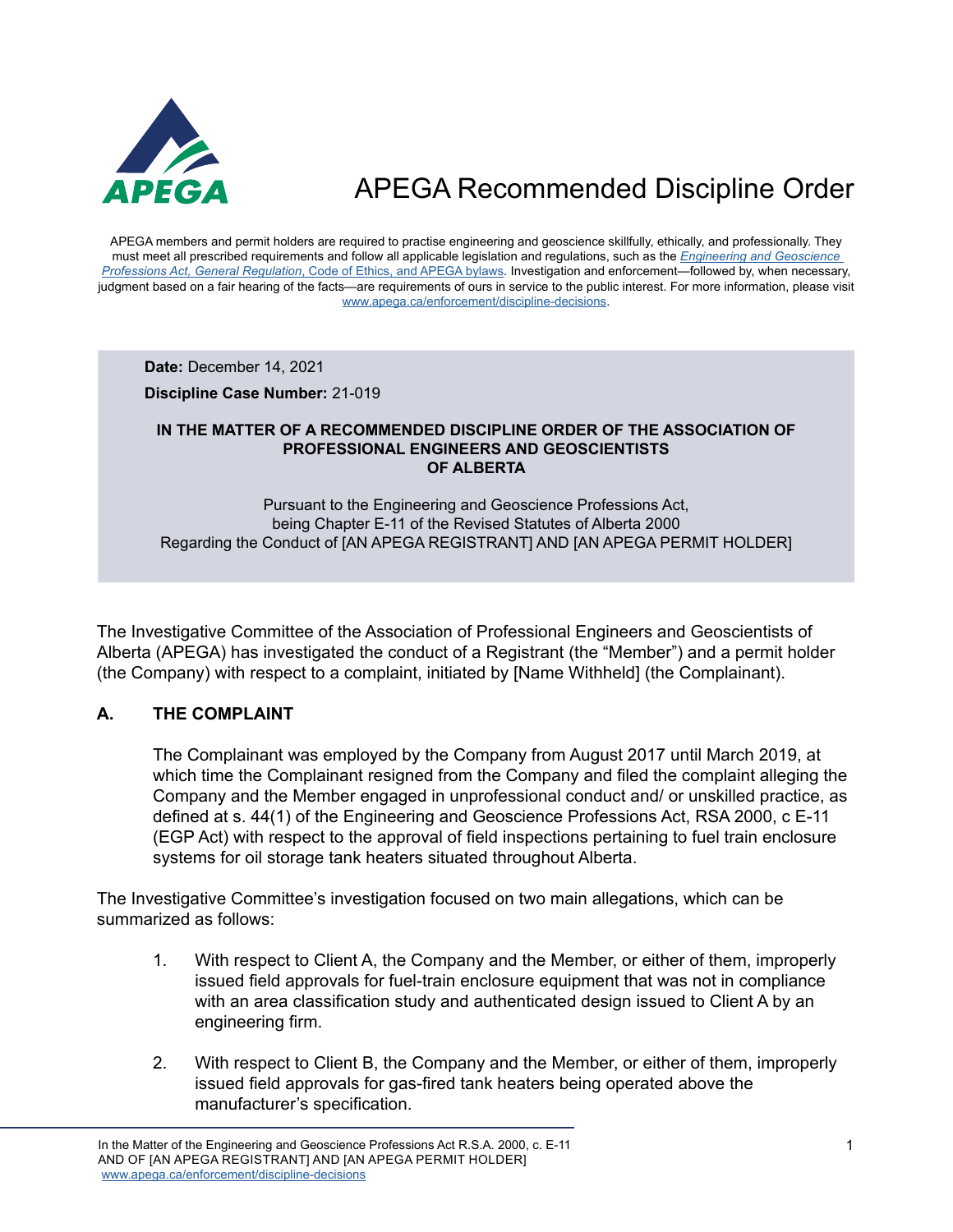

### **B. AGREED STATEMENT OF FACTS**

### **(i) Background:**

- 1. In Alberta, section 3 of the Gas Code Regulation, Alta Reg 111/2020 (a regulation under the Safety Codes Act, RSA 2000, c S-1) requires that all gas system equipment must be "tested and certified by a certification body accredited by the SCC, or inspected and accepted by a certification body or inspection body accredited by the SCC."
- 2. The Company has been an APEGA Permit Holder since November 27, 2018.
- 3. The Member has been a professional member of Professional Engineers Ontario (PEO) since 1999. The Member became a professional member of APEGA on February 1, 2019. The Member has been employed by the Company since 2014.
- 4. The Complainant, a professional engineer registered with APEGA, was hired by the Company in August 2017 to review and approve field inspections carried out by a contractor, to ensure compliance with the Canadian Standards Association (CSA) B149.3 Gas Code. The field inspections pertained to fuel enclosure systems for oil storage tank heaters situated throughout Alberta. Prior to the Complainant being hired, this job function was performed by the Member.
- 5. When the Company became an APEGA Permit Holder in November 2018, until the Complainant resigned in March 2019, the Complainant was designated as the Company's Responsible Member.
- 6. Among other things, APEGA requires that a Responsible Member hold a position of authority to ensure any practice occurring on behalf of the company meets APEGA's ethical, professional, and technical standards.
- 7. The Member and the Company have fully cooperated with the APEGA investigation, and have taken steps to rectify the issues identified during the investigation.

### **(ii) Facts Relating to Allegation #1:**

**With respect to Client A, the Company and the Member, or either of them, improperly issued field approvals for fuel-train enclosure equipment that was not in compliance with an area classification study and authenticated design issued to Client A by an engineering firm.**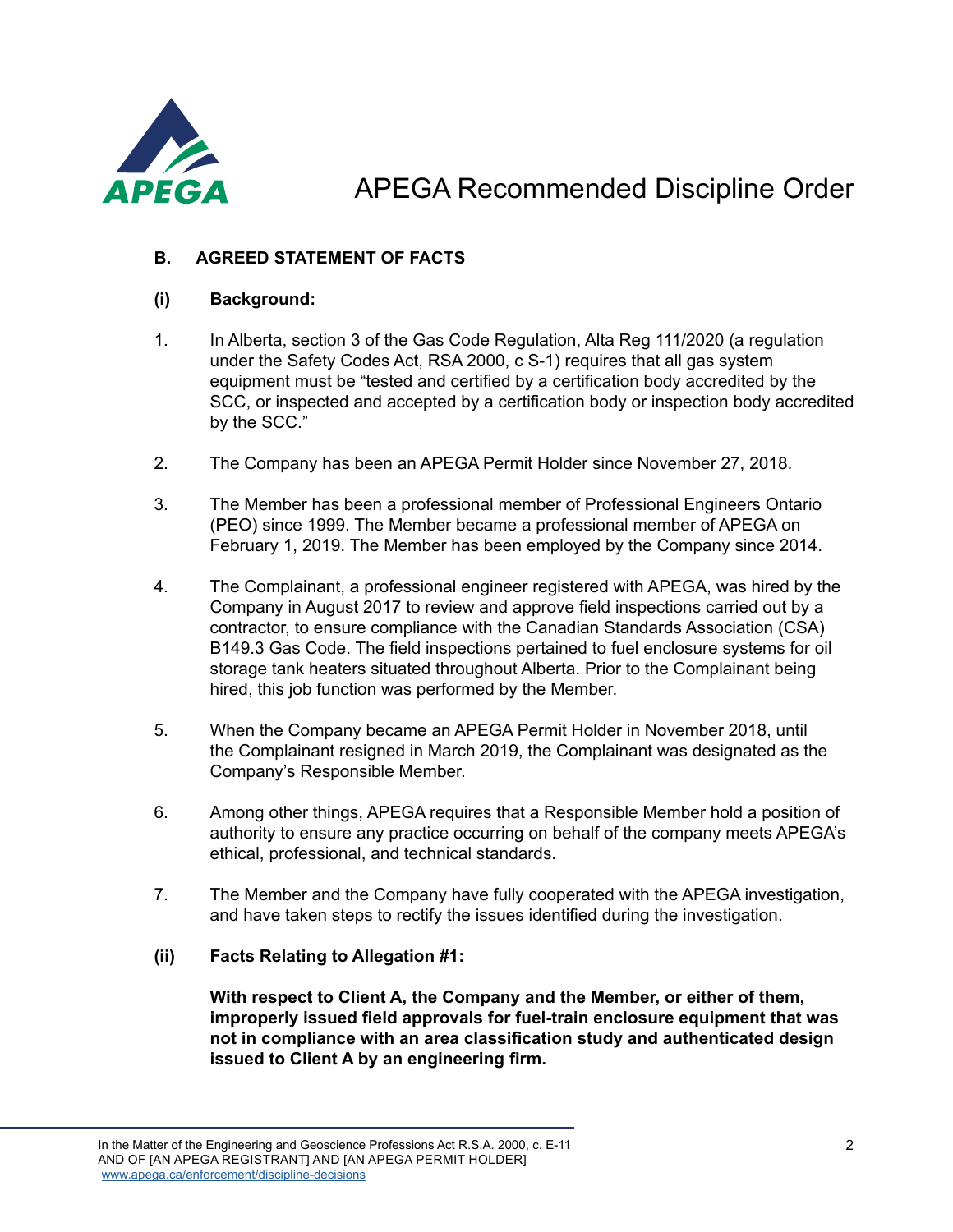

- 8. In late 2017, the Complainant noted that some of the fuel train enclosure equipment (enclosures) owned by Client A were not in compliance with an area classification study and authenticated design issued to Client A by a third party engineering firm. The area classification issued by the third party engineering firm established the authenticated design as falling within Class I, Zone 2 under the Canadian Electrical Code (CEC).
- 9. Enclosure installation in Alberta must satisfy two distinct criteria:
	- a. the installation must have an area classification determined and authenticated by an engineering professional licensed to practice in Alberta; and
	- b. the installation must be inspected for compliance with codes including CSA B149.3 by an accredited inspection body.
- 10. The purpose of area classification, as outlined in the CEC, is to determine the proper equipment, materials and wiring methods for electrical installations in hazardous locations.
- 11. Section 7.1.1(g) of CSA B149.3 requires that the owner be provided with specification of the hazardous area classification in compliance with the authority having jurisdiction.
- 12. Pursuant to section 19-100(2) of the Safety Codes Council's Code for Electrical Installations at Oil and Gas Facilities (4th Ed) 2013, which was in effect at the time, in the absence of an area classification established and documented by a professional engineer under the engineer's seal and signature, the area classification for the interior of the enclosures was Class I, Zone 1.
- 13. The authenticated design for Client A's enclosures, which classified the enclosures as Zone 2 (a less hazardous classification than Zone 1), included off-set ventilation holes. These were not tight-fitting enclosures that would be required to be explosion proof under CSA C22.2 No. 30. However, without the ventilation holes detailed in the design, the enclosures would be considered Zone 1 and be subject to more onerous electrical wiring requirements.
- 14. The photographs the contractor included in the inspection reports did not adequately show whether the enclosures had ventilation holes as specified in the authenticated design. As such, the Complainant requested that the contractor re-attend the sites to confirm the presence of the ventilation holes and to ensure the enclosures complied with the authenticated design.

In the Matter of the Engineering and Geoscience Professions Act R.S.A. 2000, c. E-11 AND OF [AN APEGA REGISTRANT] AND [AN APEGA PERMIT HOLDER] [www.apega.ca/enforcement/discipline-decisions](https://www.apega.ca/enforcement/discipline-decisions)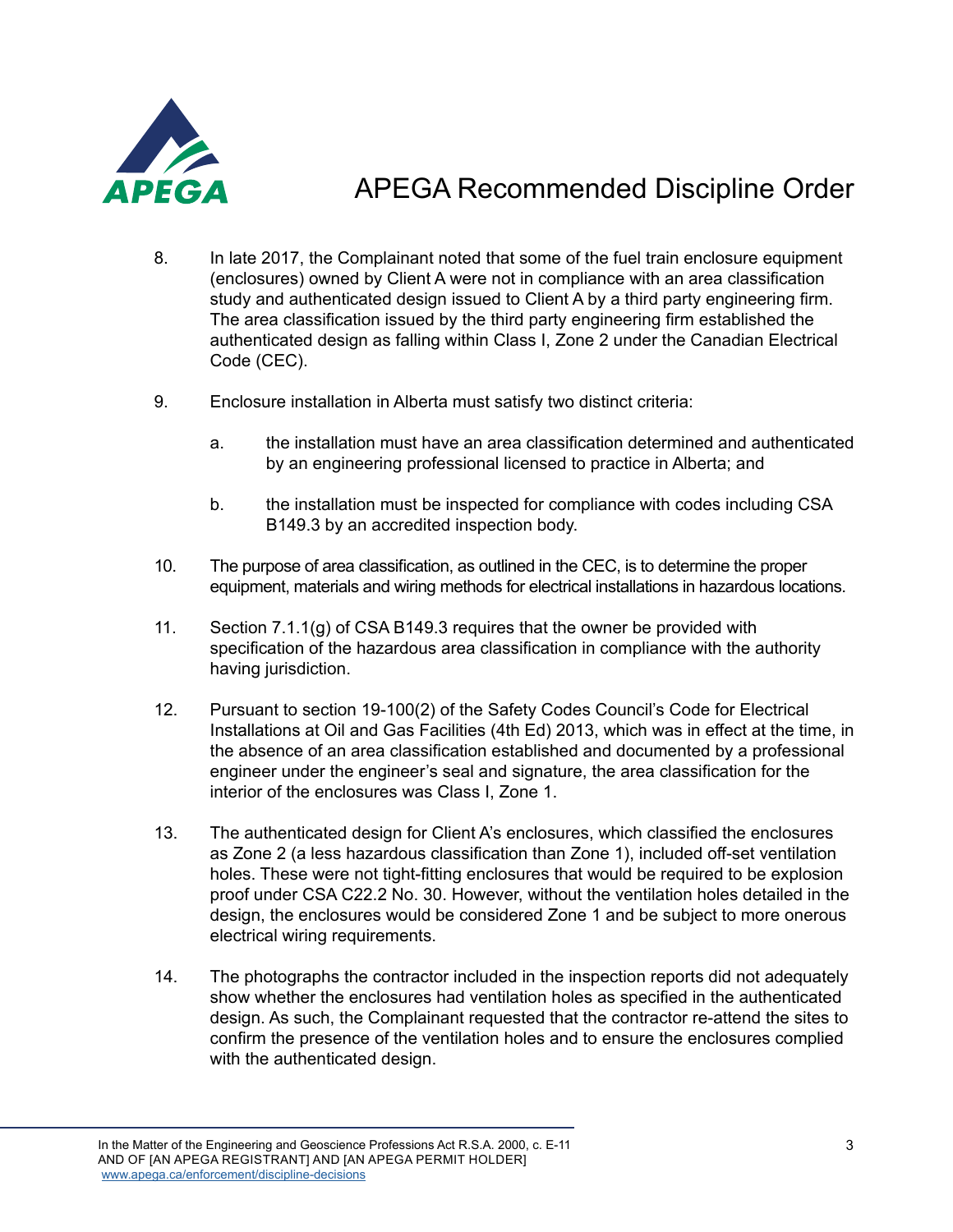

- 15. However, the contractor did not believe it was necessary to re-attend the sites. As a result, during 2018 and early 2019 the Complainant put 33 inspections reports on hold with respect to Client A's enclosures.
- 16. On multiple occasions in 2018 and 2019, the Complainant raised their concerns about the enclosures to the Member and to the Company.
- 17. Due to the Complainant's refusal to approve the enclosures without confirmation that the enclosures met the areas classification requirements set out in the authenticated design, the contractor contacted the Member directly for assistance.
- 18. Instead of notifying Client A the enclosures were not in conformance with the authenticated area classifications study and insisting Client A either provide an authenticated area classification for the design actually used by Client A or modify the enclosures to conform to the authenticated area classification study and design provided by the third party engineering firm, the Member made an internal proposal that the Company should conduct laboratory testing on a sample enclosure to validate the hazardous area classification of Client A's enclosures using the IEC 60079-10-1 standard. The IEC 60079-10-1 standard is not the applicable standard in Alberta for the determination of hazardous area classification.
- 19. Despite objections from the Complainant, who was the Company's Responsible Member, the Member made the decision to conduct testing in consultation with senior engineering staff (non-APEGA members) and the Company's chief technical officer, and arrived at the testing protocol with the support and assistance of senior technical representatives of the Company (non-APEGA members).
- 20. After the Complainant's departure, the Company made changes to its Professional Practice Management Plan to clarify the role and authority of the Responsible Member.
- 21. In January 2019, the Member provisionally approved inspection reports the Complainant had put on hold with respect to two of Client A's enclosures, pending the results of the laboratory testing.
- 22. In February 2019, the Member proceeded with laboratory testing of a sample enclosure. Subsequently, the Member subsequently approved the outstanding inspection reports with respect to Client A's enclosures on the basis that the hazardous area classification for the enclosures was Zone 2. At no point did the Member or anyone else involved in the evaluation process issue an authenticated design representing the as-built condition of the enclosures.

In the Matter of the Engineering and Geoscience Professions Act R.S.A. 2000, c. E-11 AND OF [AN APEGA REGISTRANT] AND [AN APEGA PERMIT HOLDER] [www.apega.ca/enforcement/discipline-decisions](https://www.apega.ca/enforcement/discipline-decisions)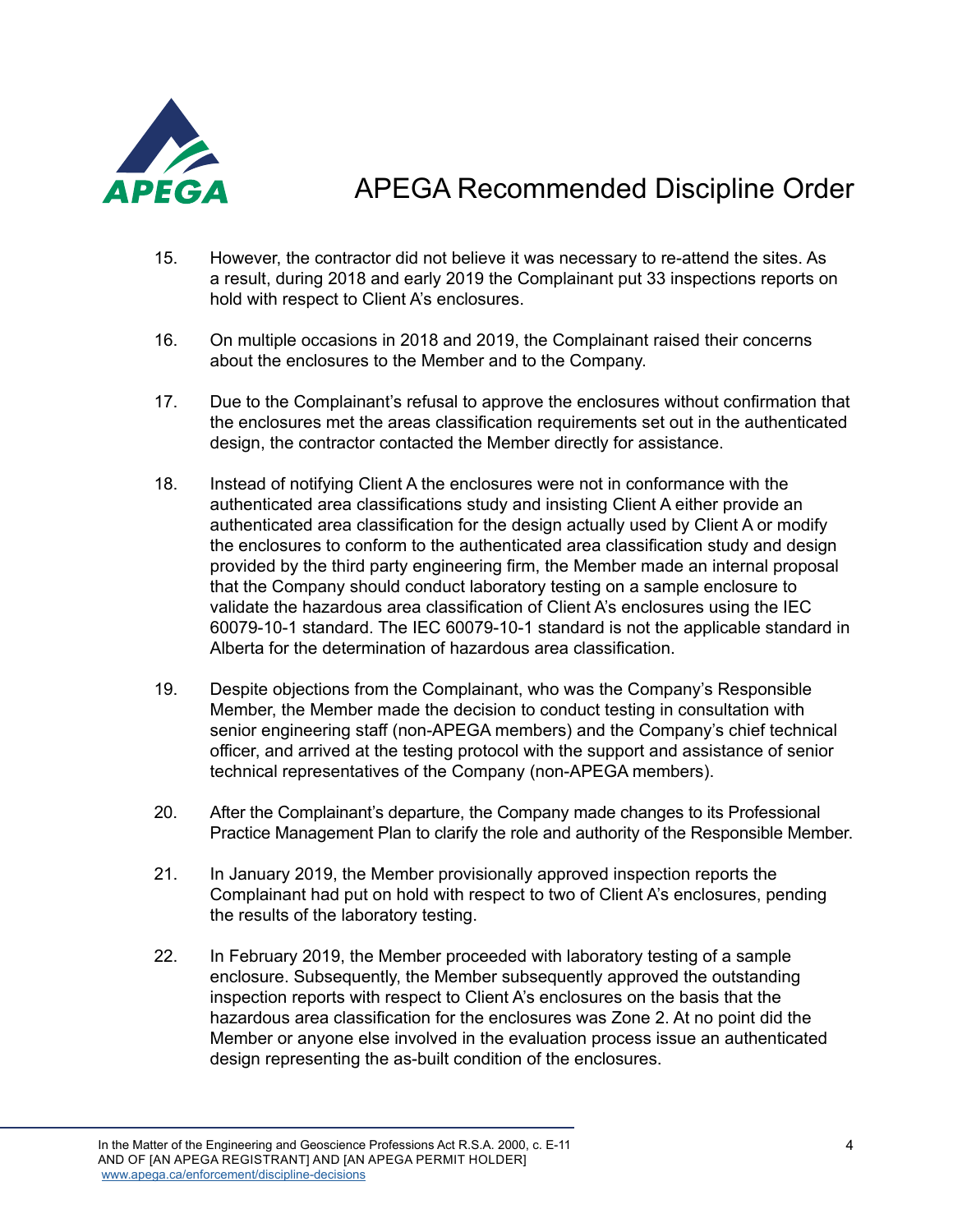

- 23. The Member and the Company acknowledge the approach taken by the Member and the Company with respect to Client A's enclosures involved the practice of engineering.
- 24. Before the Investigative Committee completed its investigation and at the suggestion of the Investigation Panel, the Company reviewed all projects completed for Client A to date, and identified six enclosures that did not comply with the area classification study issued by the third party engineering firm and 19 enclosures that were potentially non-compliant. The Company informed Client A of the compliance issues and issued a non compliance letter to Client A.
- 25. As of July 15, 2020, the Company received confirmation from Client A that all 25 enclosures had been modified, of which 12 were verified by the Company's field evaluation staff. The Company issued amended reports to Client A, and confirmed to the Investigative Committee it had done so.
- 26. The Member and the Company acknowledge and admit that when it was determined Company A's enclosures did not conform to the third-party engineering firm's authenticated area classification study, the proper approach was to notify Client A the enclosures were not in conformance with the authenticated area classification study, and insist the Client either:
	- a. provide an authenticated area classification for the design actually used by Client A; or
	- b. modify the enclosures to conform to the authenticated area classification study and design provided by the third-party engineering firm.
- 27. The Member and the Company acknowledge they failed to take either of these steps until it was suggested to them during the investigation.

#### **(iii) Facts Relating to Allegation #2:**

#### **With respect to Client B, the Company and the Member, or either of them, improperly issued field approvals for gas-fired tank heaters being operated above the manufacturer's specification.**

- 28. In November 2018, the Complainant began reviewing field inspection reports submitted by the contractor regarding gas burner appliances owned by Client B.
- 29. Client B was operating the gas burner appliances at a higher firing rate (1.5 MBTUH) than the BTU limit specified by the manufacturer (0.75 MBTUH), which was recorded on the drawings, and had added a fan and motor to the appliances to operate at the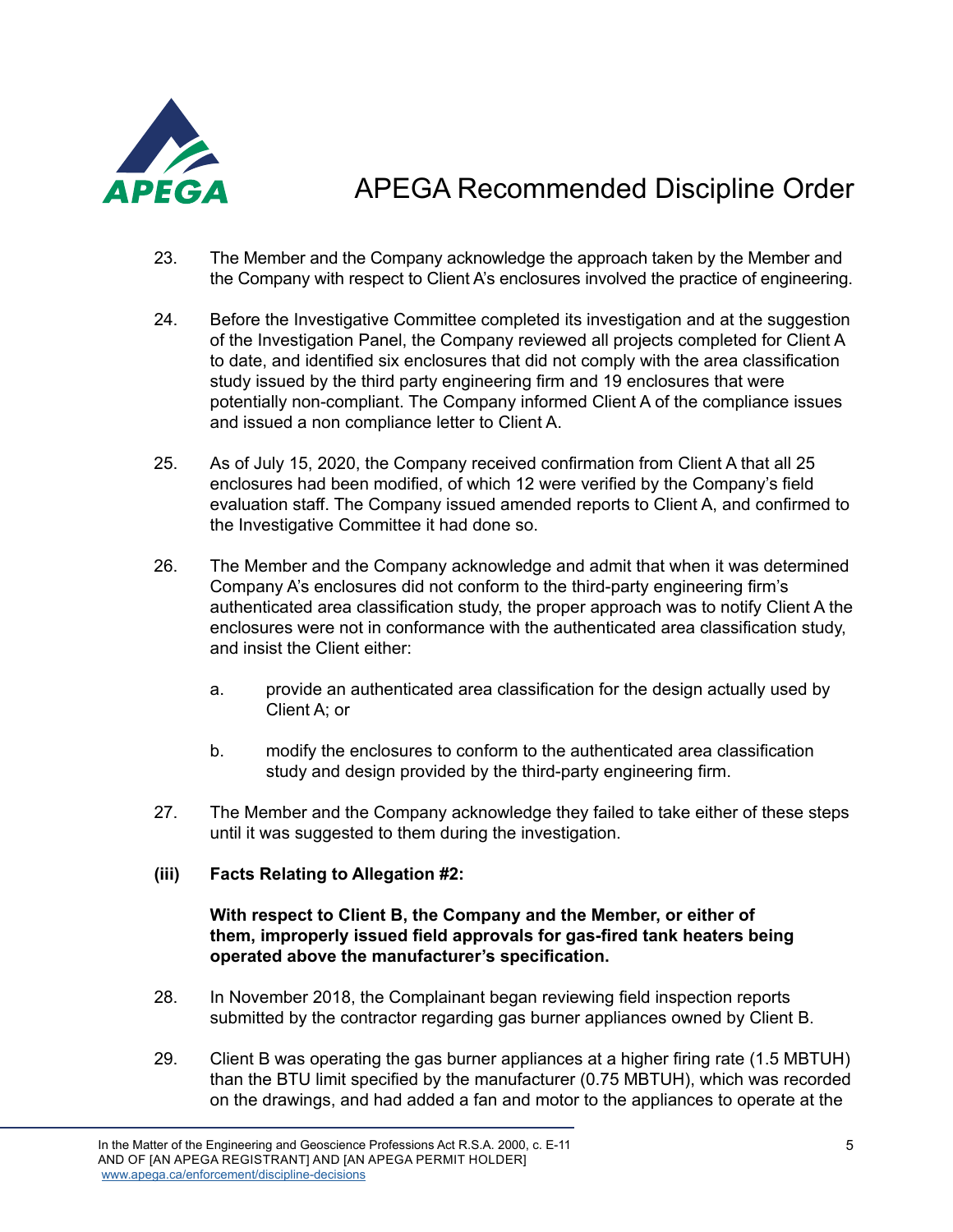

higher BTU firing rate with a stable flame.

- 30. Based on the Complainant's review, the Complainant determined the gas- fired tank heaters were not in compliance with CSA B149.3, and therefore placed his approval of Client B's gas burner appliances on hold.
- 31. Meanwhile, the Member engaged in discussions with the contractor and with Client B about providing an alternative solution involving a technical variance, and concluded that was an appropriate course of action.
- 32. Testing was conducted on the gas burner appliances. Based on the Member's review of the testing report, the Member concluded the design change introduced by Client B, which included the use of fan assisted blowers and a manual shut-off valve, was safe and met the intent of CSA B149.3. As such, on April 3, 2019, the Member approved four inspection reports pertaining to Client B's gas burner appliances, on the basis of a documented Valid Technical Reason for permitting a variation to CSA B149.3, which was set out in the reports.
- 33. The Member and the Company acknowledge that the approach taken by the Member and the Company with respect to Client B's gas burner appliances involved the practice of engineering.
- 34. Section 4.2.1 of CSA B149.3 requires that an "appliance, accessory, component, equipment, or material used in an installation shall be of a type and rating approved for the specific purpose for which it is employed."
- 35. At the time the Member approved the inspection reports for Client B's gas burner appliances, the Member and the Company were aware that Client B was operating the gas burner appliances at approximately 200% capacity.
- 36. The Member and the Company acknowledge and admit that they failed to ask for an authenticated engineering design that confirmed the gas burner appliances were suitable for firing continuously in an over-fire condition. In the absence of an authenticated engineering design that supported the higher firing rate for these appliances, a non-conformance should have been issued.
- 37. The Member and the Company acknowledge that when it became apparent the gas burner appliances had been modified on behalf of Client B, an appropriate approach would have been to notify Client B that an authenticated engineering design was required to support the modified design, or a non-conformance would be issued.

In the Matter of the Engineering and Geoscience Professions Act R.S.A. 2000, c. E-11 AND OF [AN APEGA REGISTRANT] AND [AN APEGA PERMIT HOLDER] [www.apega.ca/enforcement/discipline-decisions](https://www.apega.ca/enforcement/discipline-decisions)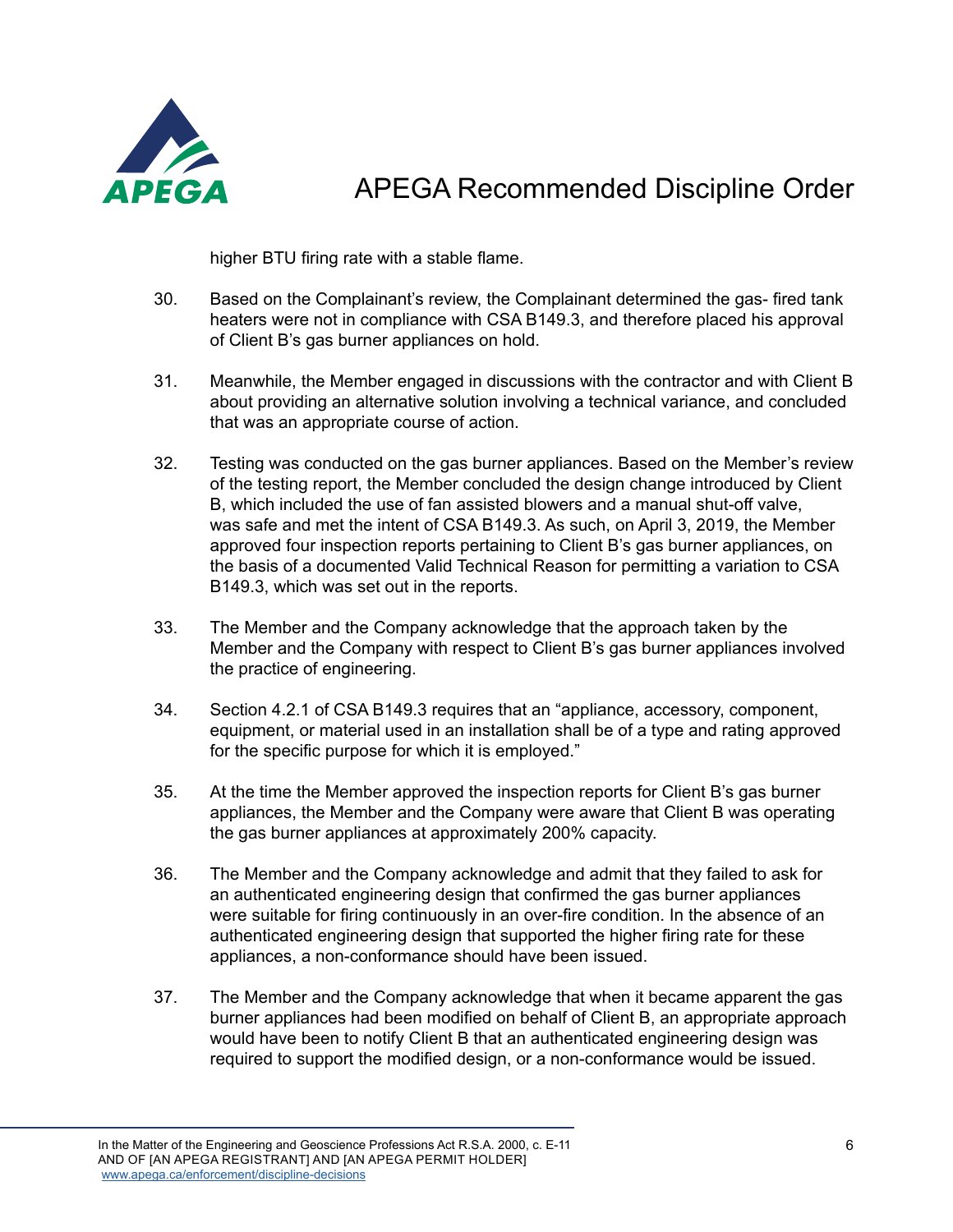

- 38. In January 2020, while the investigation of the Complaint was ongoing, the Investigative Committee informed the Company of its safety concerns with respect to the gas burner appliances, noting there appeared to be active gas burner appliances being used in the field that were being operated in an over-fire condition.
- 39. Between January and April 2020, the Company undertook an internal review regarding the over-firing of gas burner appliances approved by the Member. As a result of its review and having regard for the Investigation Panel's concerns, the Company advised Client B to reduce the BTU input to ensure compliance. The Company subsequently undertook field inspections to verify that Client B's gas burner appliances were being operated at their design rate, and confirmed to the Investigative Committee it had done so.

#### **C. CONDUCT BY THE MEMBER**

40. The Member acknowledges that their conduct as described in Section B of this Recommended Order amounts to unskilled practice of the profession as defined in section 44(1)(d) of the Act:

> *Section 44(1) Any conduct of a professional member, licensee, permit holder, certificate holder or member-in-training that in the opinion of the Discipline committee or the Appeal Board,*

*…*

*…*

*d) displays a lack of knowledge of or lack of skill or judgement in the practice of the profession*

*whether or not that conduct is disgraceful or dishonorable, constitutes either unskilled practice of the profession or unprofessional conduct, whichever the Discipline Committee or the Appeal Board finds.*

- 41. With respect to Allegation #1, the Member acknowledges that by failing to take the actions set out in paragraph 26, above, the Member displayed a lack of knowledge and a lack of judgment in the practice of the profession.
- 42. The Member also acknowledges and admits they failed to show an appropriate understanding of the role of a Responsible Member. This displayed a lack of knowledge in the practice of the profession.

In the Matter of the Engineering and Geoscience Professions Act R.S.A. 2000, c. E-11 AND OF [AN APEGA REGISTRANT] AND [AN APEGA PERMIT HOLDER] [www.apega.ca/enforcement/discipline-decisions](https://www.apega.ca/enforcement/discipline-decisions)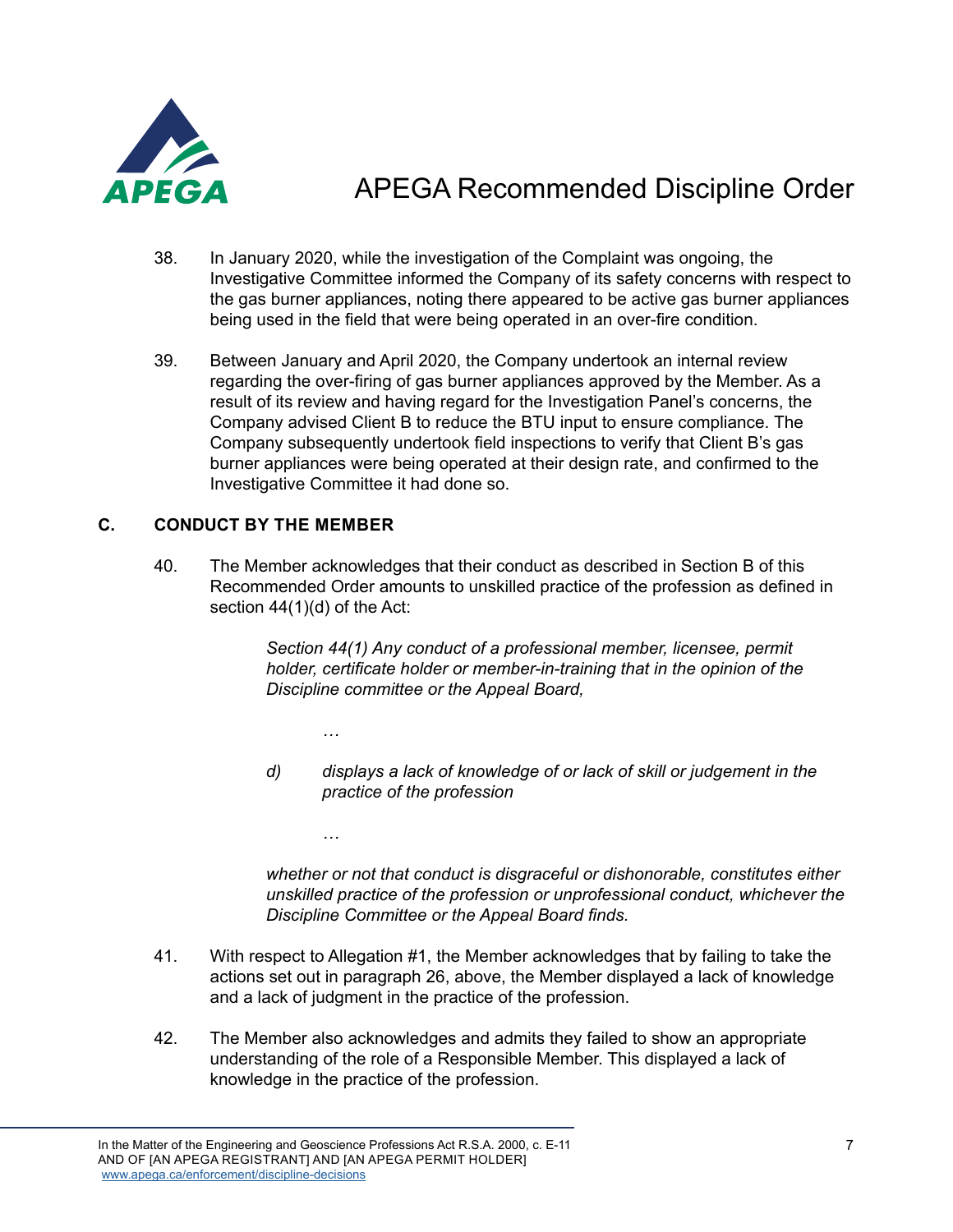

43. With respect to Allegation #2, the Member acknowledges that by failing to take the actions referenced in paragraphs 36 and 37, above, the Member displayed a lack of judgment in the practice of the profession.

### **D. CONDUCT BY THE COMPANY**

*…*

*…*

44. The Company acknowledges that its conduct as described in Section B of this Recommended Order amounts to unskilled practice of the profession as defined in section 44(1)(d) of the Act:

> *Section 44(1) Any conduct of a professional member, licensee, permit holder, certificate holder or member-in-training that in the opinion of the Discipline committee or the Appeal Board,*

*d) displays a lack of knowledge of or lack of skill or judgement in the practice of the profession*

*whether or not that conduct is disgraceful or dishonorable, constitutes either unskilled practice of the profession or unprofessional conduct, whichever the Discipline Committee or the Appeal Board finds.*

- 45. With respect to Allegation #1, the Company acknowledges that by failing to take the actions set out in paragraph 26, above, the Company displayed a lack of judgement in the practice of the profession.
- 46. The Company also acknowledges that it failed to ensure its Responsible Member held a position of authority to ensure any practice occurring on behalf of the company met APEGA's ethical, professional, and technical standards. This displayed a lack of knowledge in the practice of the profession.
- 47. With respect to Allegation #2, the Company acknowledges and admits that by failing to take the actions referenced in paragraphs 36 and 37, above, the Company displayed a lack of judgement in the practice of the profession.

#### **E. RECOMMENDED ORDERS WITH RESPECT TO THE MEMBER**

48. On the recommendation of the Investigative Committee, and by agreement of the Member with that recommendation, and following a discussion and review with the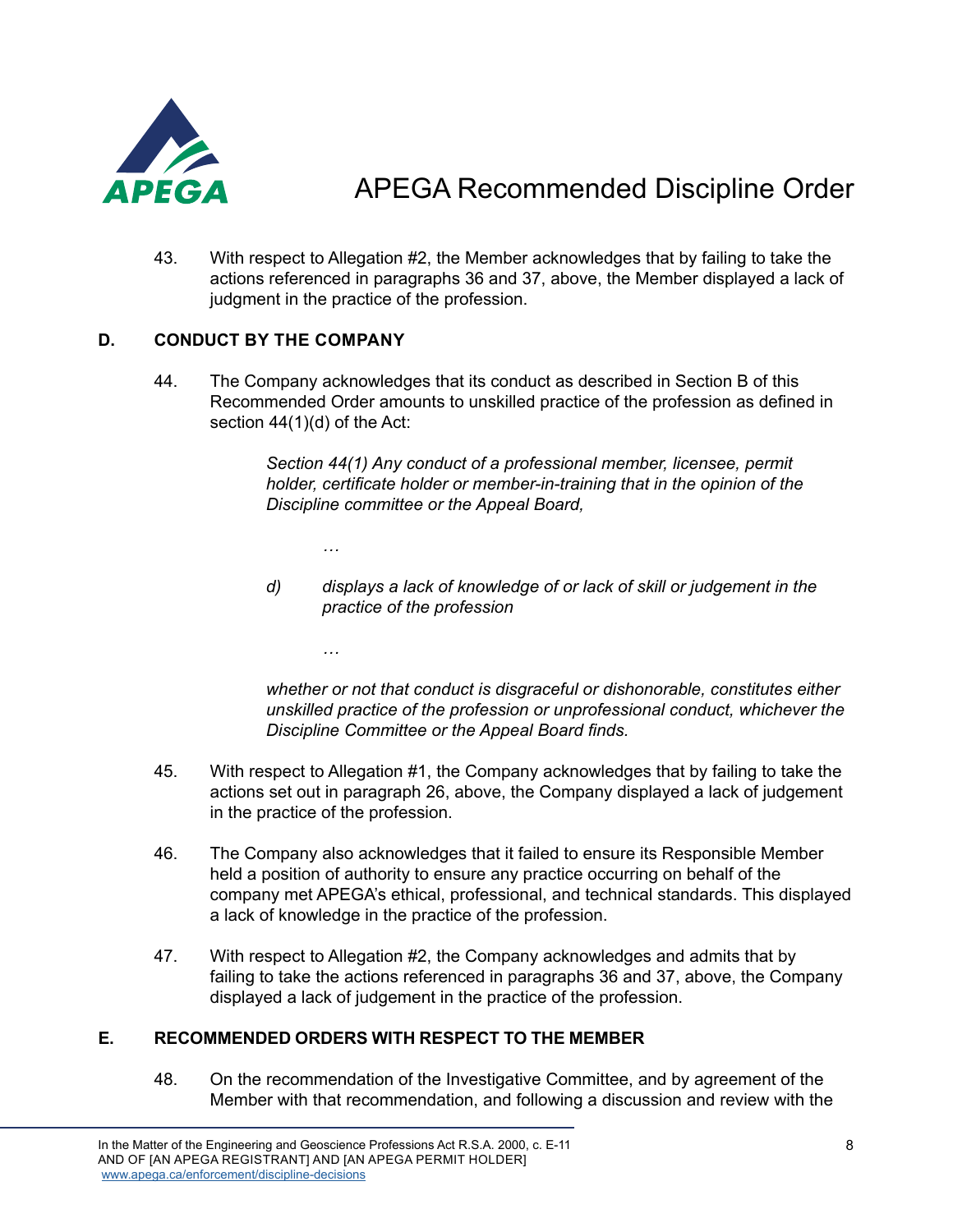

Discipline Committee Case Manager, the Discipline Committee hereby orders that:

- a. The Member will receive a letter of reprimand, a copy of which will be maintained in the Member's APEGA registration file and may be considered by APEGA, subject to paragraph (b), below.
- b. If the Member is not subject to any disciplinary proceedings that result in a finding of unprofessional conduct or unskilled practice for a period of three years following the date on which this RDO is approved, then the reprimand will be removed from the Member's APEGA registration file. For clarity, if a complaint is received or disciplinary proceedings are otherwise commenced within the three-year period and are not yet concluded at the end of the three year period, then the reprimand shall be kept on file pending the outcome of the disciplinary proceedings, and may be considered in the event of a finding of unskilled practice or unprofessional practice
- c. The Member shall provide written confirmation to the Director of Enforcement within thirty days of being notified that the RDO has been approved, that the Member has reviewed the following APEGA publications and that the Member will comply with the requirements therein:
	- Guideline for Ethical Practice (v2.2, February 2013);
	- Practice Standard for Concepts of Professionalism (September 2004);
	- Practice Standard for Authenticating Professional Work Products (July 2019); and
	- Guideline for Management of Risk in Professional Practice (September 2006).
- d. The Member must take the APEGA Permit to Practice seminar in person or online within one year of this RDO being approved;
- e. The Member must take and pass the National Professional Practice Exam within one year of this RDO being approved;
- f. The Member shall pay a fine of \$2,500.00 within one year of this RDO being approved;
- g. The Member will be considered to be a Member in good standing while completing the above noted sanctions;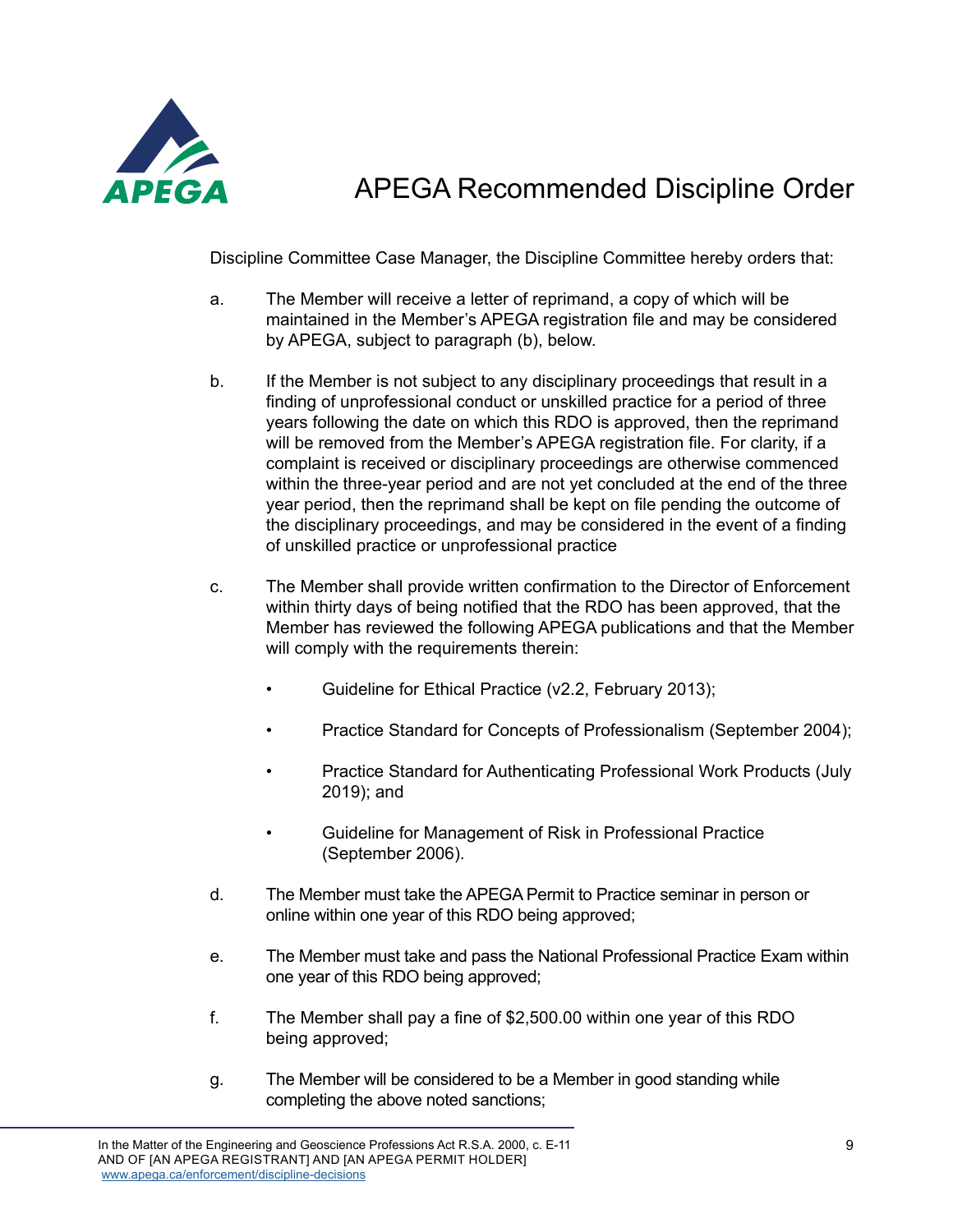

h. This matter and its outcome will be published by APEGA as deemed appropriate and such publication will not name the Member.

### **F. RECOMMENDED ORDERS WITH RESPECT TO THE COMPANY**

- 49. On the recommendation of the Investigative Committee, and by agreement of the Permit Holder with that recommendation, and following a discussion and review with the Discipline Committee Case Manager, the Discipline Committee hereby orders that:
	- a. The Company will receive a letter of reprimand, a copy of which will be maintained in the Company's APEGA registration file and may be considered by APEGA, subject to paragraph (b), below.
	- b. If the Company is not subject to any disciplinary proceedings that result in a finding of unprofessional conduct or unskilled practice for a period of three years following the date on which this RDO is approved, then the reprimand will be removed from the Company's APEGA registration file. For clarity, if a complaint is received or disciplinary proceedings are otherwise commenced within the three-year period and are not yet concluded at the end of the three year period, then the reprimand shall be kept on file pending the outcome of the disciplinary proceedings, and may be considered in the event of a finding of unskilled practice or unprofessional practice
	- c. The Company shall develop a set of training materials detailing the correct compliance procedures for instrument enclosures, similar to those described in the RDO, for review and approval by the Director of Enforcement within sixty (60) days of this RDO being approved. The Director of Enforcement may request that the compliance procedures be reviewed and approved by an independent third party at a cost borne by the Company;
	- d. The General Manager of the Company shall take the APEGA Permit to Practice seminar in person or online within one year of this RDO being approved;
	- e. The Company's Accreditations Manager for Canada shall provide written confirmation to the Director of Enforcement within thirty (30) days of being notified that the RDO has been approved, that he/she has reviewed the following APEGA publications in consultation with the appointed Responsible Member, and that ULC will comply with the requirements therein:
		- Guideline for Ethical Practice (v2.2, February 2013);
		- Practice Standard for Concepts of Professionalism (September 2004);